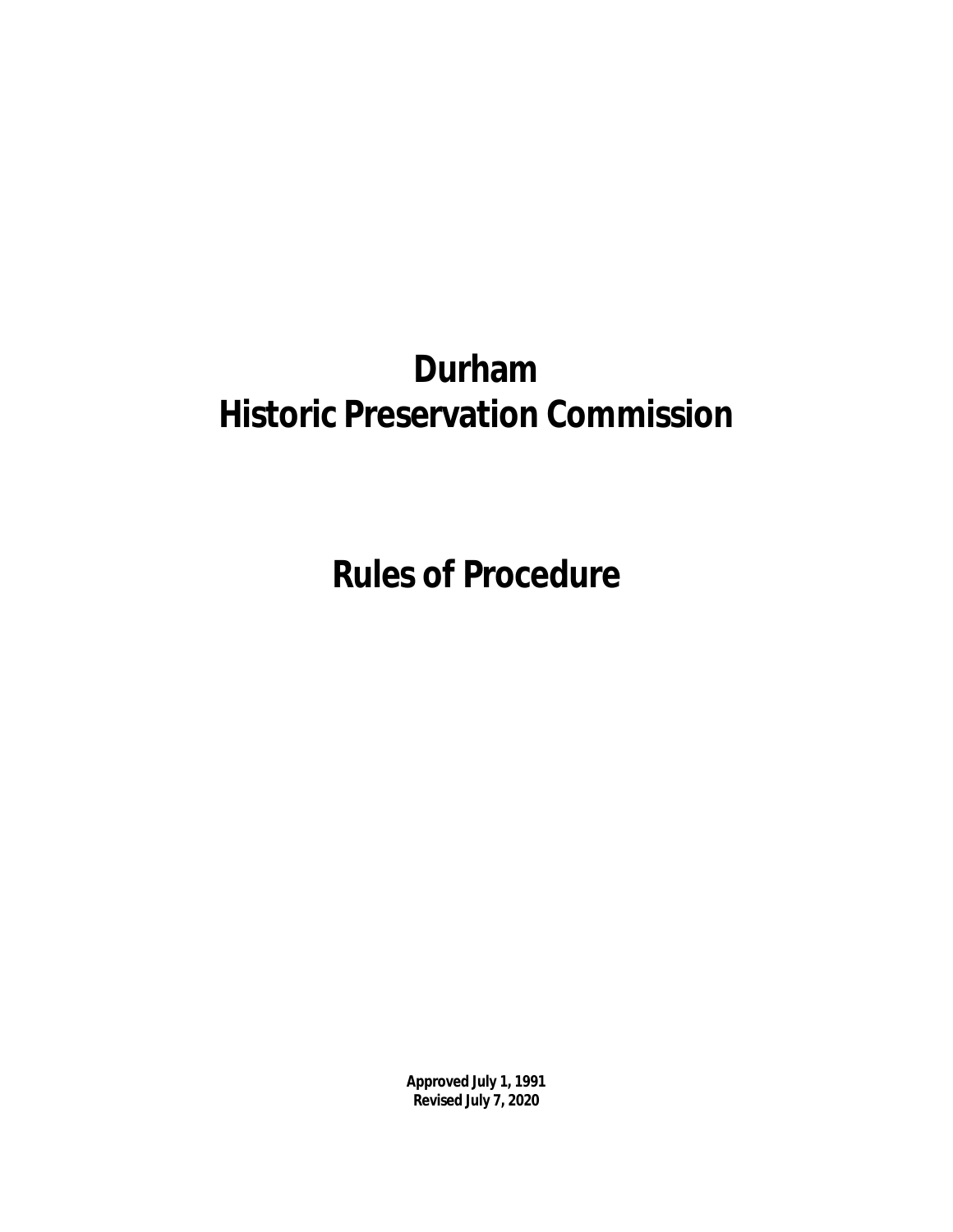#### **Table of Contents**

| 1.1. |  |
|------|--|
| 1.2. |  |
|      |  |
| 2.1. |  |
| 2.2. |  |
| 2.3. |  |
| 2.4. |  |
| 2.5. |  |
|      |  |
| 3.1. |  |
| 3.2. |  |
| 3.3. |  |
| 3.4. |  |
| 3.5. |  |
| 3.6. |  |
| 3.7. |  |
| 3.8. |  |
| 3.9. |  |
|      |  |
| 4.1. |  |
| 4.2. |  |
| 4.3. |  |
| 4.4. |  |
| 4.5. |  |
| 4.6. |  |
| 4.7. |  |
| 4.8. |  |
| 4.9. |  |
|      |  |
|      |  |
|      |  |
|      |  |
|      |  |
| 8.1. |  |
| 8.2. |  |
| 8.3. |  |
|      |  |
| 9.1. |  |
| 9.2. |  |
|      |  |
|      |  |
|      |  |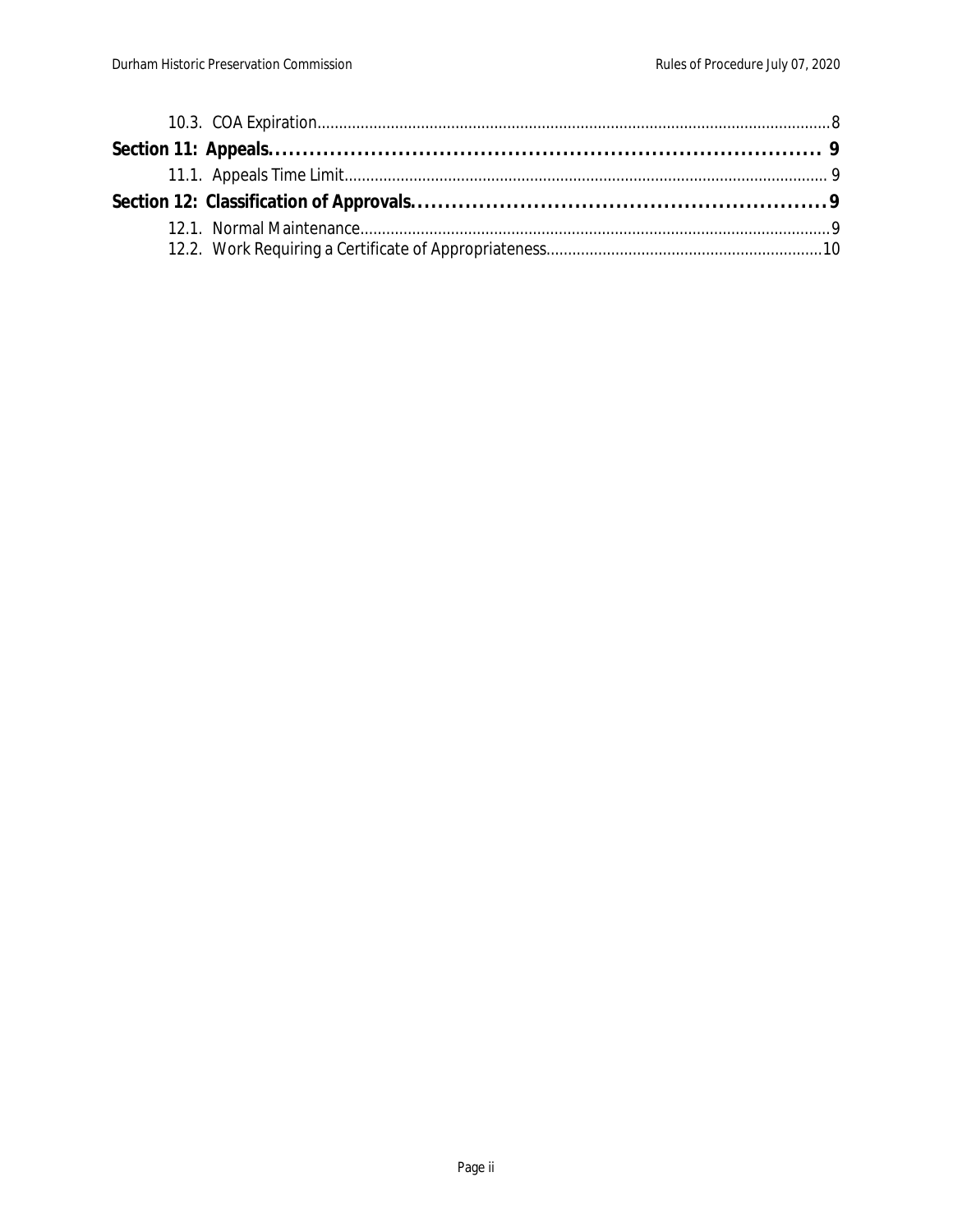# **Rules of Procedure**

# <span id="page-3-0"></span>**Section 1: Introduction**

#### <span id="page-3-1"></span>**1.1. Purpose**

To establish procedures for organizing the business of the Durham Historic Preservation Commission, hereafter referred to as the Commission, in executing its duties and responsibilities.

#### <span id="page-3-2"></span>**1.2. General**

The Commission shall be governed by the terms of the Interlocal Cooperation Agreement, by the Durham Unified Development Ordinance (UDO) and by the terms of NCGS 160A, Article 19, Part 3C as they may be amended or revised. The Commission shall also be governed by these rules to the extent that they do not conflict with the law. For procedures not covered by these rules, the Commission shall follow the rules contained in Roberts Rules of Order, Revised, except that the legal requirements for Certificates of Appropriateness will supersede Roberts Rules.

# <span id="page-3-3"></span>**Section 2: Officers**

#### <span id="page-3-4"></span>**2.1. Chairperson**

The Chairperson shall preside at all meetings and public hearing, make committee appointments, and decide all points of order and procedure subject to these rules unless directed otherwise by a majority of the Commission in session at that time. The Chairperson shall have the right to vote, but shall not have the right to break a tie vote in which he or she participated.

#### <span id="page-3-5"></span>**2.2. Vice Chairperson**

The Vice Chairperson shall serve as acting Chairperson in the absence of the Chairperson and at such time have all the powers, duties and voting rights as the Chairperson.

#### <span id="page-3-6"></span>**2.3. Secretary**

A staff member of the Durham City-County Planning Department (Planning Department) shall serve as Secretary. The Secretary, subject to the direction of the Chairperson and Commission, shall keep all records, shall conduct all correspondence of the Commission, and shall generally perform the clerical work of the Commission. The Secretary shall keep the minutes of every meeting of the Commission. The minutes shall show the record of all important facts pertaining to each meeting, every resolution acted upon by the Commission and all votes of the Commission members upon any recommendation, resolution or upon the final determination of any questions before the Commission, indicating the names of members absent or failing to vote.

#### <span id="page-3-7"></span>**2.4. Election of Officers**

The Chairperson and Vice Chairperson shall be elected annually at the Commission's first meeting in January. The Chairperson and Vice Chairperson shall serve terms of one (1) year and shall be eligible for re-election. A majority of members present shall be necessary to elect officers.

#### <span id="page-3-8"></span>**2.5. Vacancy**

- a. A vacancy in the office of Chairperson shall be filled by the Vice Chairperson succeeding to the office for the balance of the unexpired term.
- b. A vacancy in the office of Vice Chairperson (including a vacancy due to 2.5.a. above) shall be filled by election of a Vice Chairperson from the Commission for the balance of the unexpired term.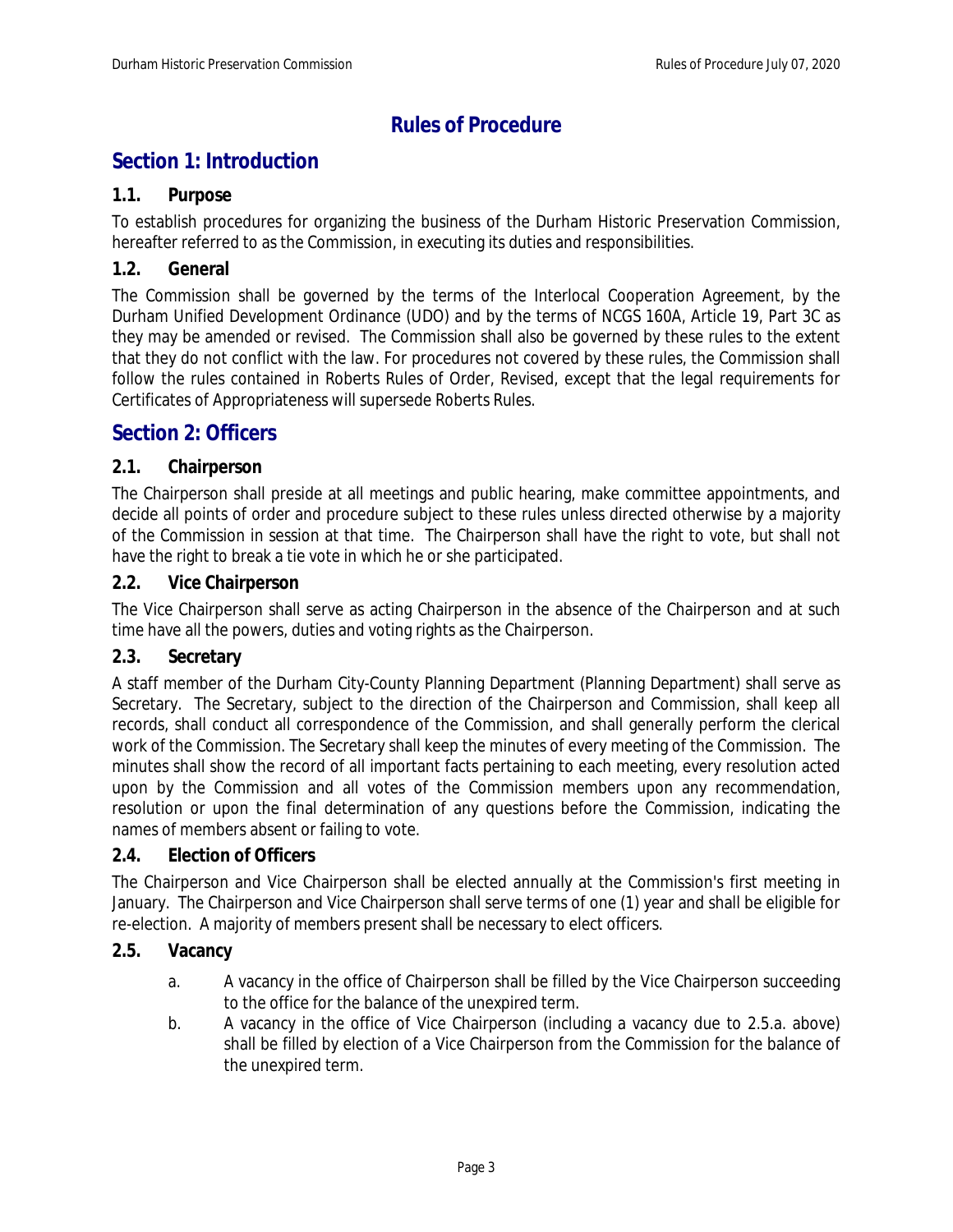# <span id="page-4-0"></span>**Section 3: Meetings**

#### <span id="page-4-1"></span>**3.1. Regular Meetings**

Regular meetings of the Commission shall be held on the first Tuesday of each month 8:30 am in the Committee Room, Second Floor, Durham City Hall. Regular meetings will be adjourned within two (2) hours, but may be continued past that time with a unanimous vote of members present. When the regular meeting day falls on a legal holiday, the Commission shall meet on the first available date thereafter at the same time and place.

#### <span id="page-4-2"></span>**3.2. Special Meetings**

Special meetings may be called by the Chairperson, or by written request of two (2) members of the Commission submitted to the Commission or Chairperson. Written or oral notice of special meetings shall be given to all members at least forty-eight (48) hours prior to the meeting and shall state the time, place and purpose of the meeting.

#### <span id="page-4-3"></span>**3.3. Cancellation of Meetings**

Whenever there is no business to come before the Commission, the Chairperson may dispense with a regular meeting by giving notice to all members not less than twenty-four (24) hours prior to the time set for the meeting.

#### <span id="page-4-4"></span>**3.4. Quorum**

A quorum shall consist of five (5) members of the Commission. The number required for a quorum shall not be affected by vacancies. A member who has withdrawn from a meeting without being excused by a majority vote of the remaining members present shall be counted as present for the purpose of determining whether or not a quorum is present.

#### <span id="page-4-5"></span>**3.5. Order of Business**

The order of business at regular meetings shall be as follows:

- a. Call to order;
- b. Roll call;
- c. Approval of minutes;
- d. Swearing-in of witnesses;
- e. Hearing and consideration of each case;
- f. Report from committees;
- g. Unfinished business;
- h. New business;
- i. Adjournment.

The order of business may be varied by unanimous consent of the members present.

#### <span id="page-4-6"></span>**3.6. Time Limits**

- a. The Commission may limit the length of a meeting or set a time for adjournment by a concurring vote of five (5) members.
- b. The Commission may limit the time each person at a public hearing is allowed to speak by a concurring vote of five (5) members.

#### <span id="page-4-7"></span>**3.7. Open Meetings**

All regular and special meetings, public hearings, records, and minutes of the Commission shall be open to the public. The City and County Clerks shall be notified of special meetings at least forty-eight (48) hours prior to the meeting.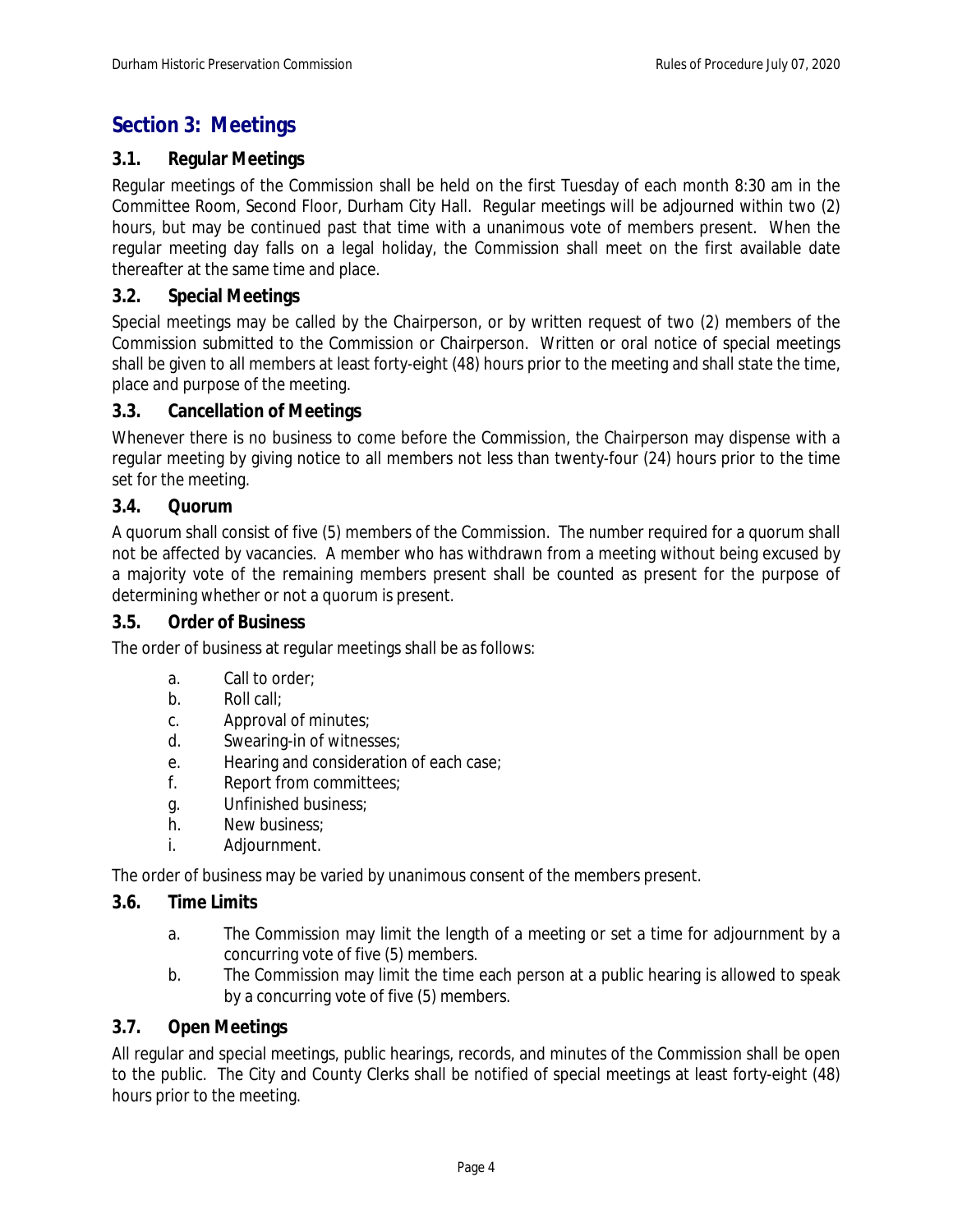## <span id="page-5-0"></span>**3.8. Agenda**

- a. The agenda for each regular or special meeting or public hearing shall be prepared by the Secretary of the Commission, after consultation with the Chairperson.
- b. The agenda for each meeting shall be mailed to all members no later than seven (7) days prior to the scheduled meeting or hearing, except in the case of special meetings called under Section 3.2., in which the agenda will be delivered or orally transmitted, as appropriate, to the members no later than forty-eight (48) hours prior to the scheduled meeting or hearing.
- c. No business, either old or new, may be considered by the Commission unless such item properly appears on the agenda. However, any matter may be considered by the Commission as a non-agenda item if such matter is approved for consideration by a majority vote of the members present.

# <span id="page-5-1"></span>**3.9. Attendance**

A member who will be unable to attend the regular meeting of the Commission must contact the Chairperson or Secretary at least twenty-four (24) hours before the scheduled meeting and indicate the general reason for being absent to receive an excused absence. Earlier notification is encouraged. Unforeseen emergencies or illnesses shall be considered excused absences. The Commission will be notified of the absence and reason at the meeting.

# <span id="page-5-2"></span>**Section 4: Conducting Business**

# <span id="page-5-3"></span>**4.1. Decisions**

The vote of a majority of those members present shall be sufficient to decide any matter before the Commission, provided a quorum is present. No member shall be excused from voting except as required in Section 4.2. or Section 4.4. In all other cases, a failure to vote by a member who is physically present in the meeting room or who has withdrawn without being excused by a majority voted of the remaining members, shall be recorded as an affirmative vote. A negative vote or a tie vote on a motion to approve a Certificate of Appropriateness shall constitute a disapproval of the motion. Voting will be by roll call of the Commission members for decisions related to the issuance of Certificates of Appropriateness or for other business for which a roll call is deemed necessary by the Chairperson.

# <span id="page-5-4"></span>**4.2. Qualifications to Vote**

No Commission member shall vote on any matter before the Commission unless that member shall have attended the Commission's previous deliberations on such matter, or shall otherwise have the approval of the Chairperson to vote on such matter. The Chairperson's approval shall be solely contingent on whether or not the member provides assurance that the member has read all materials distributed to the Commission members related to the matter and has reviewed the minutes and/or recordings of all meetings at which the matter was discussed.

#### <span id="page-5-5"></span>**4.3. Impartiality Required**

No Commission member shall, in any manner, discuss any application with any parties prior to the Commission's deliberations on such application, except as authorized in advance by the Chairperson; however, members may seek and/or receive information pertaining to the application from any other member of the Commission or its staff prior to the hearing.

#### <span id="page-5-6"></span>**4.4. Conflict of Interest**

No Commission member shall take part in any hearing, consideration, determination or vote concerning a property in which the Commission member has had undisclosed ex parte communication regarding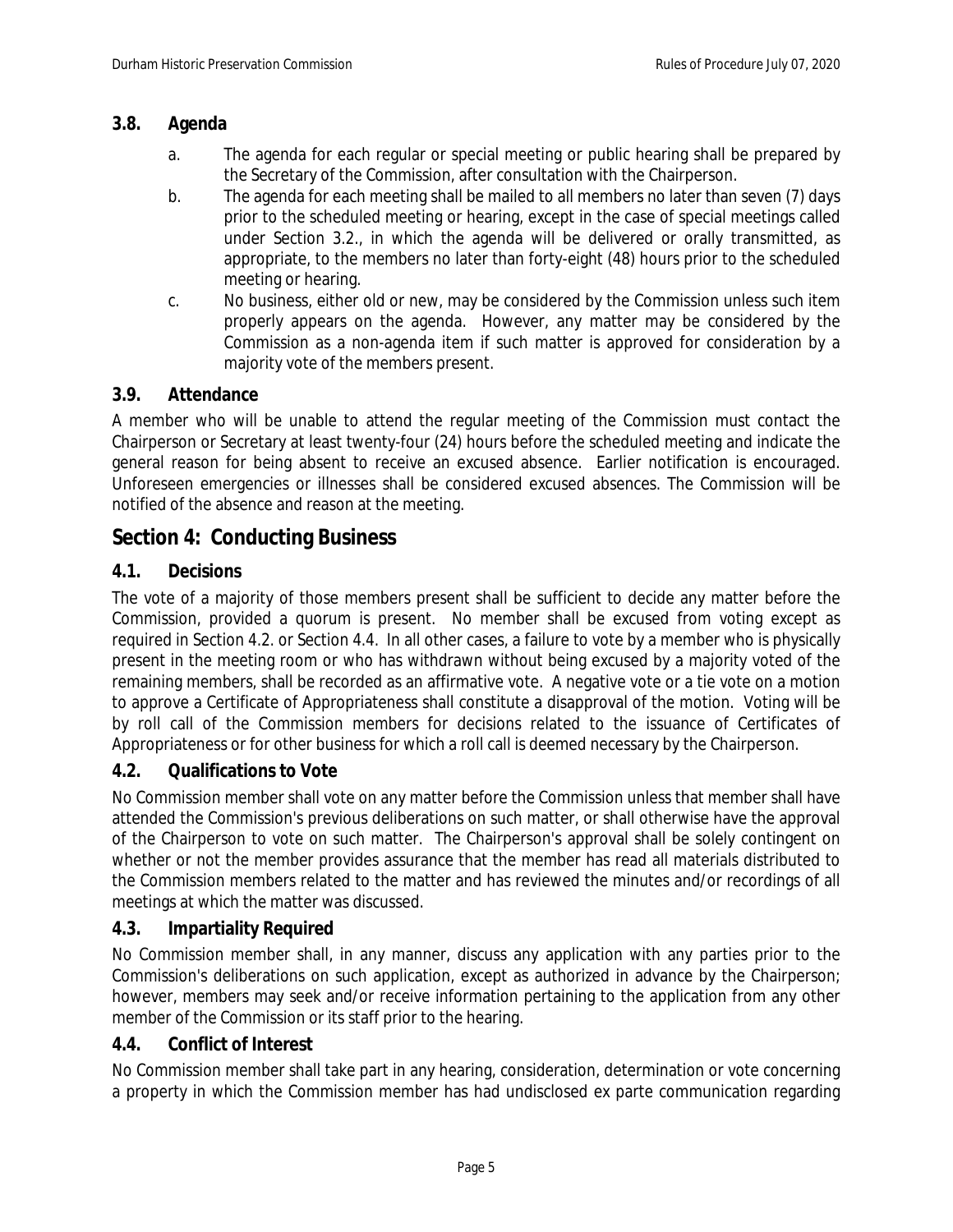the case. No Commission member shall take part in any hearing, consideration, determination or vote concerning a property in which the Commission member or a close relative (spouse, sibling, child or parent):

- a. Is the applicant before the Commission;
- b. Owns property within 100 feet of the subject property; or
- c. Has a financial interest in the subject property or improvements to be undertaken thereon.

In addition, a Commission member may request to be excused from taking part in any hearing, consideration, determination or vote concerning a property in which a business associate or employer of the Commission member:

- a. Is the applicant before the Commission;
- b. Owns property within 100 feet of the subject property; or
- c. Has a financial interest in the subject property or improvements to be undertaken thereon.

If an objection is raised to a member's participation and that member does not recuse himself or herself, the remaining members shall by majority vote rule on the objection.

## <span id="page-6-0"></span>**4.5. Motions**

The Commission shall proceed by motion. All motions shall be made in the affirmative. A member making an affirmative motion that the member intends to vote against, may preface the motion with an explanation of this procedure. Any member, including the Chairperson, may make or second a motion. A substantive motion (non-procedural motion) is out of order while another substantive motion is pending. A motion may be withdrawn by the introducer at any time before a vote.

#### <span id="page-6-1"></span>**4.6. Debate**

The Chairperson shall state the motion and then open the floor to debate on it. The member who makes the motion is entitled to speak first. A member who has not spoken on the issue shall be recognized before someone who has already spoken.

#### <span id="page-6-2"></span>**4.7. Procedural Motions**

In addition to substantive motions, the following procedural motions, and no others, shall be in order in the following priority:

- a. To adjourn. This motion may be made only when action on a pending matter concludes; it may not interrupt deliberations of a pending matter.
- b. To take a recess.
- c. Call to follow the agenda. The motion must be made at the first reasonable opportunity or it is waived.
- d. To suspend the rules.
- e. To defer consideration. A substantive motion, consideration of which has been deferred, expires one hundred (100) days thereafter unless a motion to revive consideration is adopted.
- f. Call of the previous question. The motion is not in order until there has been at least twenty (20) minutes of debate, and every member has had an opportunity to speak once.
- g. To postpone to certain time or day.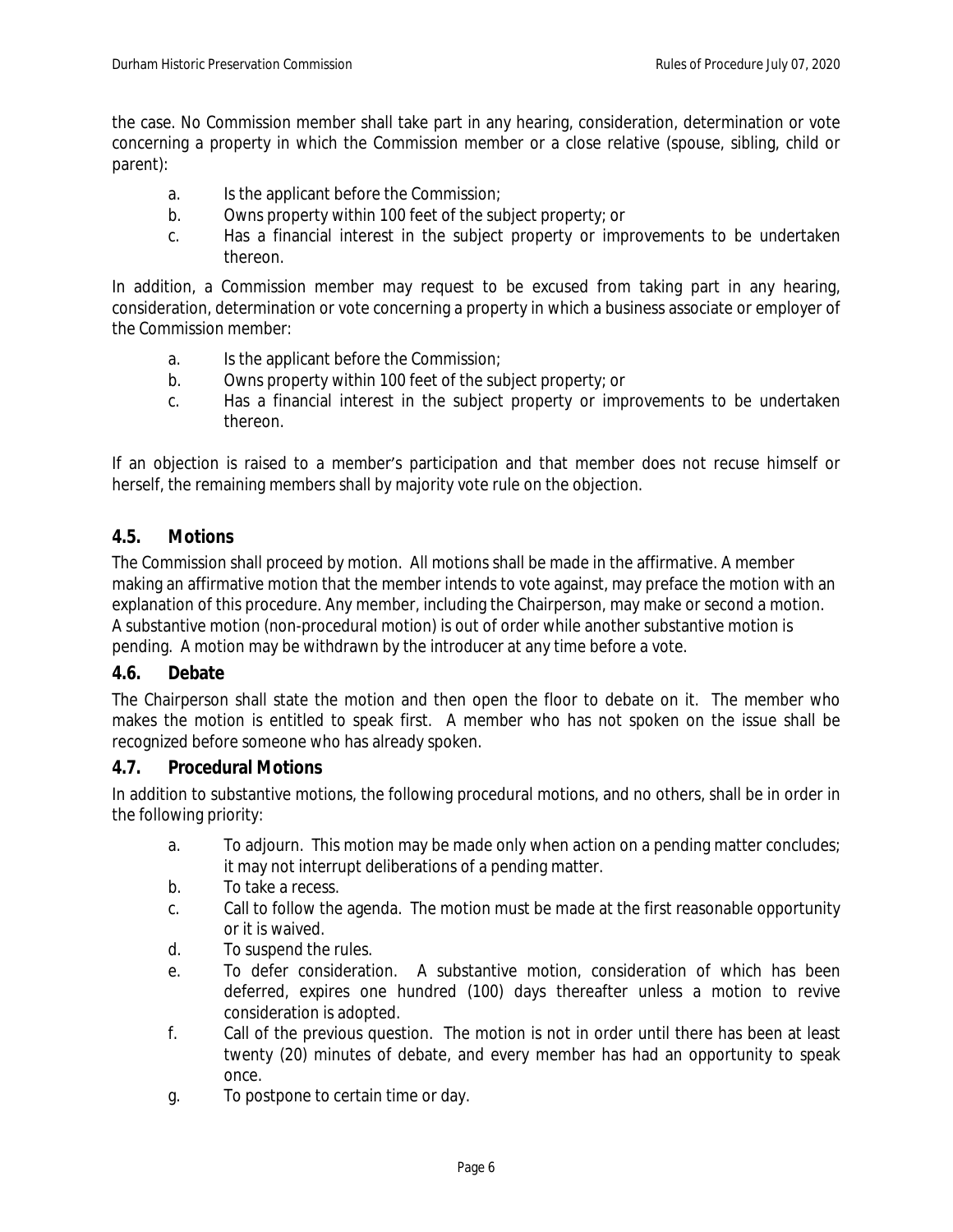- h. To refer to a committee. Sixty days after a motion has been referred to a committee, the introducer may compel consideration of the measure by the entire Commission, regardless of whether the committee has reported the matter back to the Commission.
- i. To amend. An amendment to a motion must be pertinent to the subject matter of the motion, but it may achieve the opposition of the motion's intent. The motion may be amended and an amendment may be amended, but no further amendments may be made.
- j. To revive consideration. The motion is in order any time up to 100 days after a vote to defer consideration. A substantive motion, consideration of which has been deferred, expires 100 days thereafter unless a motion to revive consideration is adopted.
- k. To reconsider. The motion must be made by a member who voted with the prevailing side. It must be made at the same meeting as the vote was taken. It cannot interrupt deliberation on a pending matter but is in order at any time before actual adjournment.
- l. To rescind or repeal.
- m. To ratify.

## <span id="page-7-0"></span>**4.8. Minutes**

The HPC shall keep permanent minutes of its meetings. The minutes shall include the attendance of its members and its resolutions, findings, recommendations, and other actions.

## <span id="page-7-1"></span>**4.9. Suspension of Rules**

The Commission may, upon an affirmative vote of six (6) members, suspend these rules of procedure for consideration of any matter before the Commission.

# <span id="page-7-2"></span>**Section 5: Amendments**

These rules may, within the limits allowed by law, be amended at any time by an affirmative vote of not less than five (5) members of the Commission, provided that such amendment shall have first been presented to the membership in writing at a regular or special meeting preceding the meeting at which the vote is taken.

# <span id="page-7-3"></span>**Section 6: Notification**

In order to facilitate the exercise of the Commission authority and responsibility in promoting, enhancing and preserving the character and heritage of Durham's historic resources, the Commission requests that the Director of the Planning Department notify the Commission of pending applications for zoning changes, use permits, variances and demolition permits, and proposed zoning text amendments or other proposals which affect historic resources in the County of architectural or cultural significance.

# <span id="page-7-4"></span>**Section 7: Application for COA**

All applications will be processed according to the requirements of Article 3 of the UDO.

# <span id="page-7-5"></span>**Section 8: Public Hearings**

#### <span id="page-7-6"></span>**8.1. Agenda and Case Report Mailed to Commission**

A meeting agenda and a staff report for each case will be mailed to the Commission members at least seven (7) days prior their regular meeting.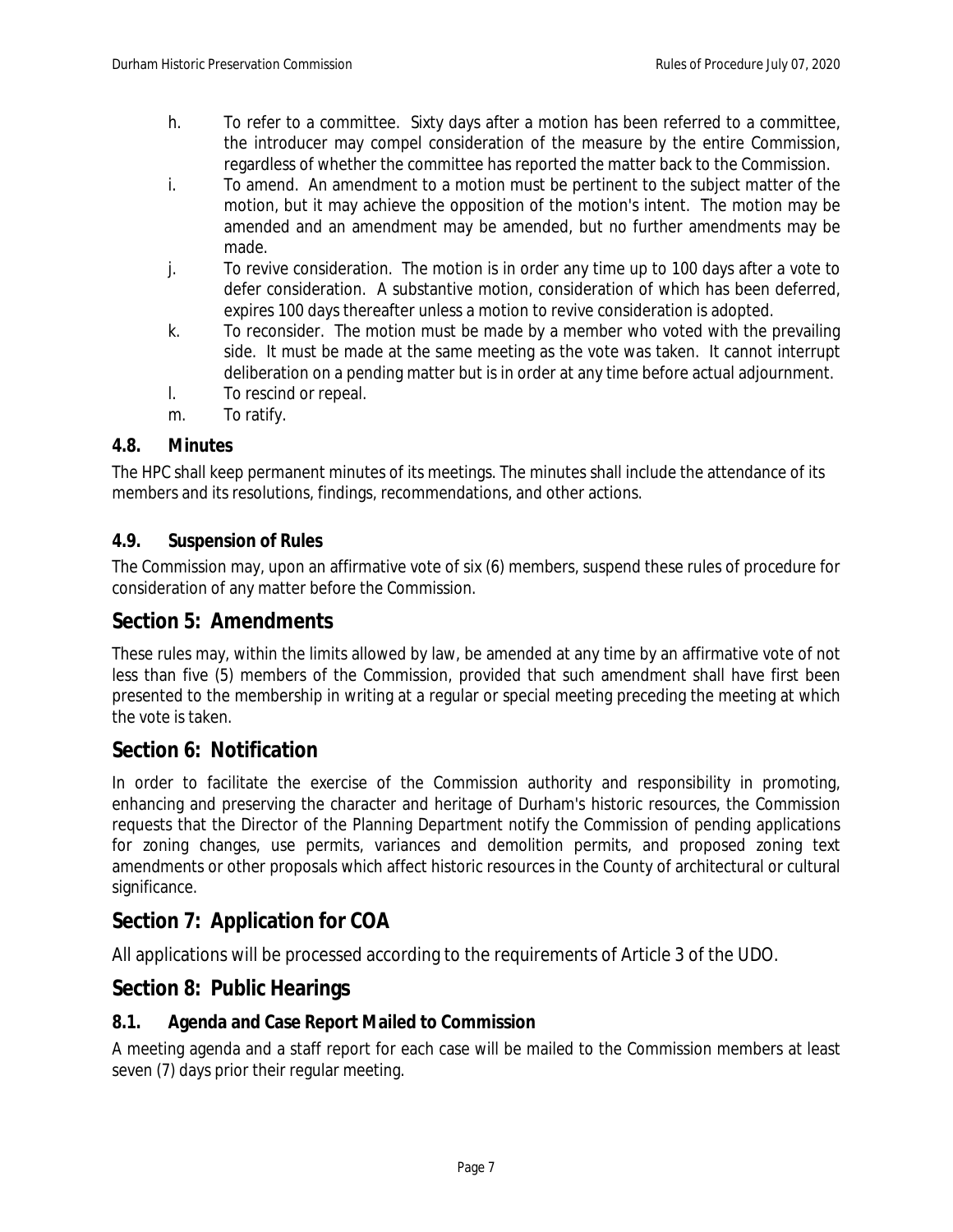# <span id="page-8-0"></span>**8.2. Public Hearings**

The Commission shall conduct its public hearings as generally outlined below, except that the Chairperson of the Commission may, at his or her discretion, amend the procedures as necessary for the expeditious conduct of the Commission's business.

- a. The Chairperson shall call the public hearing to order.
- b. The Chairperson shall acknowledge that the proceedings are being recorded and that written minutes of the meeting will be kept by the Secretary.
- c. The Chairperson (or Vice-Chairperson, if presiding) shall swear-in or affirm all witnesses.
- d. The staff shall present the case background and staff recommendation.
- e. The Commission shall receive testimony from persons in favor of the COA.
- f. The Commission shall receive testimony from persons opposed to the COA.
- g. The Chairperson may establish time limits for each side of the issue and for each individual speaker.
- h. Discussion of the case by Commission members.
- i. The Commission shall make findings of fact indicating the extent to which the application is or is not consistent with the historical character and qualities of the district.
- j. The Commission shall make its decision.
- k. The Commission shall state the effective date of approval of a COA for demolition if applicable.

## **8.3. Remote Public Hearings**

The Commission shall notice and conduct its remote public hearings similarly to its general public hearings but with the following additions and amendments, in accordance with North Carolina Session Law 2020-3, which allows for remote meetings and quasi-judicial hearings during declarations of emergency:

- a. All applicants will sign an oath of true testimony and consent to participation in a remote public hearing in advance of the scheduled hearing. The oath and consent will be confirmed verbally by the applicant at the remote hearing.
- b. All members of the public wishing to speak regarding a specific case will register to do so online in advance of the scheduled hearing. Instructions for registering are included in all notification letters to adjacent property owners and are posted on the Commission's website.
- c. A Commission member is considered present so long as simultaneous contact is maintained. If a member intentionally or unintentionally ceases contact, he or she no longer counts toward the Commission's quorum.

# <span id="page-8-1"></span>**Section 9: Review Criteria**

# <span id="page-8-2"></span>**9.1. Local Historic Districts**

Certificates of appropriateness applications for properties within a local historic district shall be reviewed against the appropriate sections of the Historic Properties Local Review Criteria.

#### <span id="page-8-3"></span>**9.2. Local Historic Landmarks**

Certificates of appropriateness applications for properties designated as local historic landmarks shall be reviewed against the corresponding section of the Historic Properties Local Review Criteria.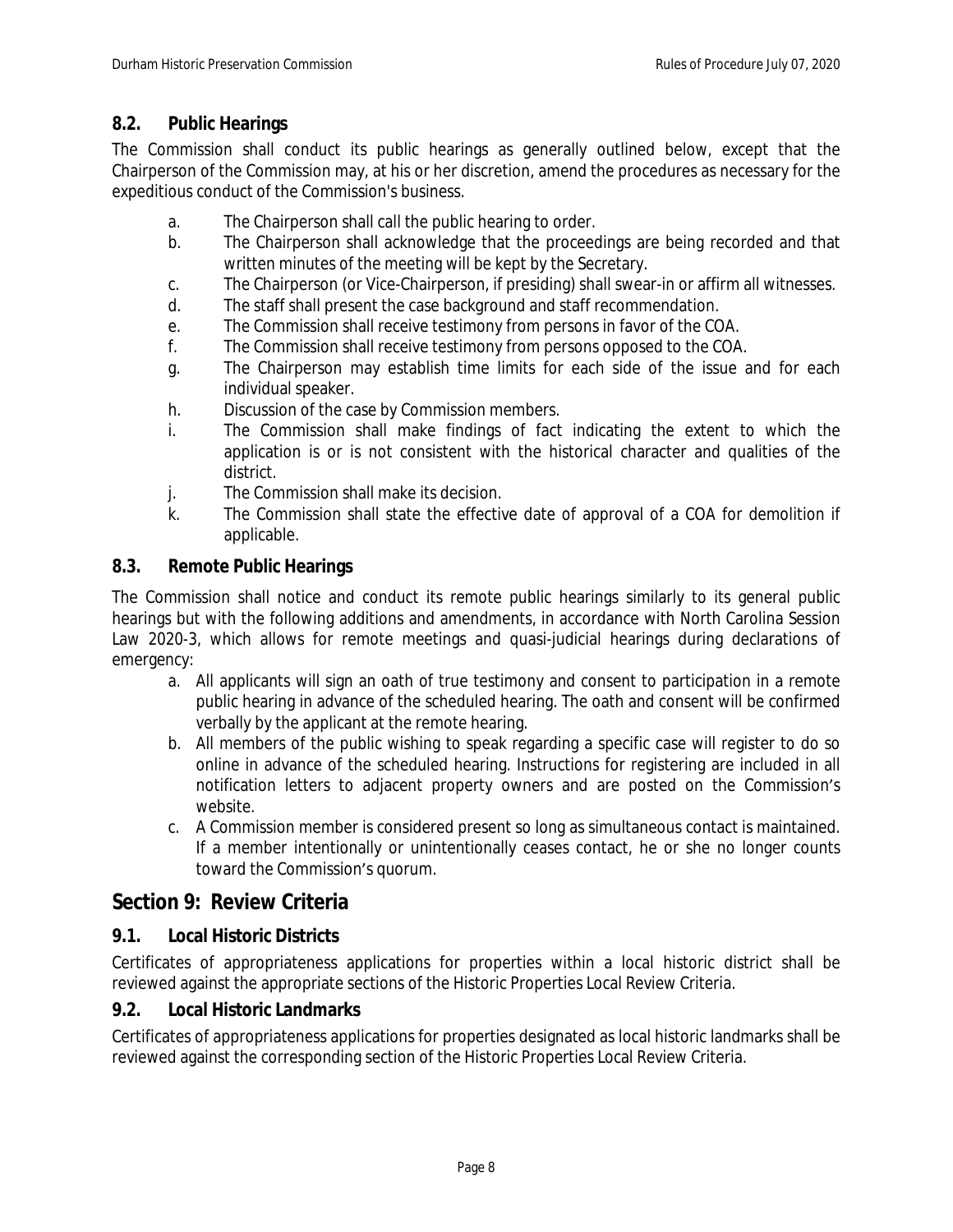# <span id="page-9-0"></span>**Section 10: Issuance of the COA**

## <span id="page-9-1"></span>**10.1. Approval Stamp**

Upon approval of the COA application by the Commission, the Planning Department shall denote with an inked rubber stamp the approval on the copy of the drawings submitted with the application. The Planning Department shall keep one (1) hard copy in its case record file, record one (1) digital copy in the Land Development Office, and return one (1) digital copy to the applicant.

#### <span id="page-9-2"></span>**10.2. Conditionally Approved COA**

If changes are made to the drawings in an application as a result of conditions on the COA stipulated by the Commission, the applicant shall submit revised drawings incorporating the changes to the Planning Department. If the drawings conform to the conditions imposed by the Commission, the Planning Department shall denote approval with an inked rubber stamp and distribute copies as described in Section 10.1. The applicant may not proceed under the COA until the modified drawings are approved pursuant to this section.

## <span id="page-9-3"></span>**10.3. COA Expiration**

The COA expires two (2) years from the date of issuance unless a building permit is issued and maintained active. Amendments to COAs shall have the same expiration date as the original COA.

# <span id="page-9-4"></span>**Section 11: Appeals**

## <span id="page-9-5"></span>**11.1. Appeals Time Limit**

In accordance with the UDO Section 3.17.17, the Commission hereby establishes that appeals of the actions of the Commission in granting or denying any COA shall be filed with the Board of Adjustment within thirty (30) days of the day the applicant receives the Commission's written decision.

# <span id="page-9-6"></span>**Section 12: Classification of Approvals**

The following lists classify the types of approvals required for work in a local historic district or landmark. Classifications are based on the scope of work, project scale, and amount of deviation from historic materials and methods.

#### <span id="page-9-7"></span>**12.1. Normal Maintenance**

The Commission considers the following activities to be routine maintenance of historic properties. The following activities do not require a Certificate of Appropriateness. However, other City permits may be necessary.

For All Properties:

- a. All interior work as long as it has no exterior impact (window replacement is not considered interior work for these purposes)
- b. Minor repairs to windows, including caulking or reglazing and replacement of window glass as long as window size and style are not altered
- c. Removal of cladding not original to the structure
- d. Minor repairs to doors, siding, trim, gutters, flooring, steps, fences, and walls, as long as the replacements match existing materials in scale, style, design, and materials
- e. Selective masonry repointing and replacement, when matching historic materials in strength, type, unit size, mortar joint thickness and tooling profile, bond pattern, texture, finish, and color.
- f. Roofing, foundation, and chimney work, if no change in appearance occurs; replacement of roofing material with matching material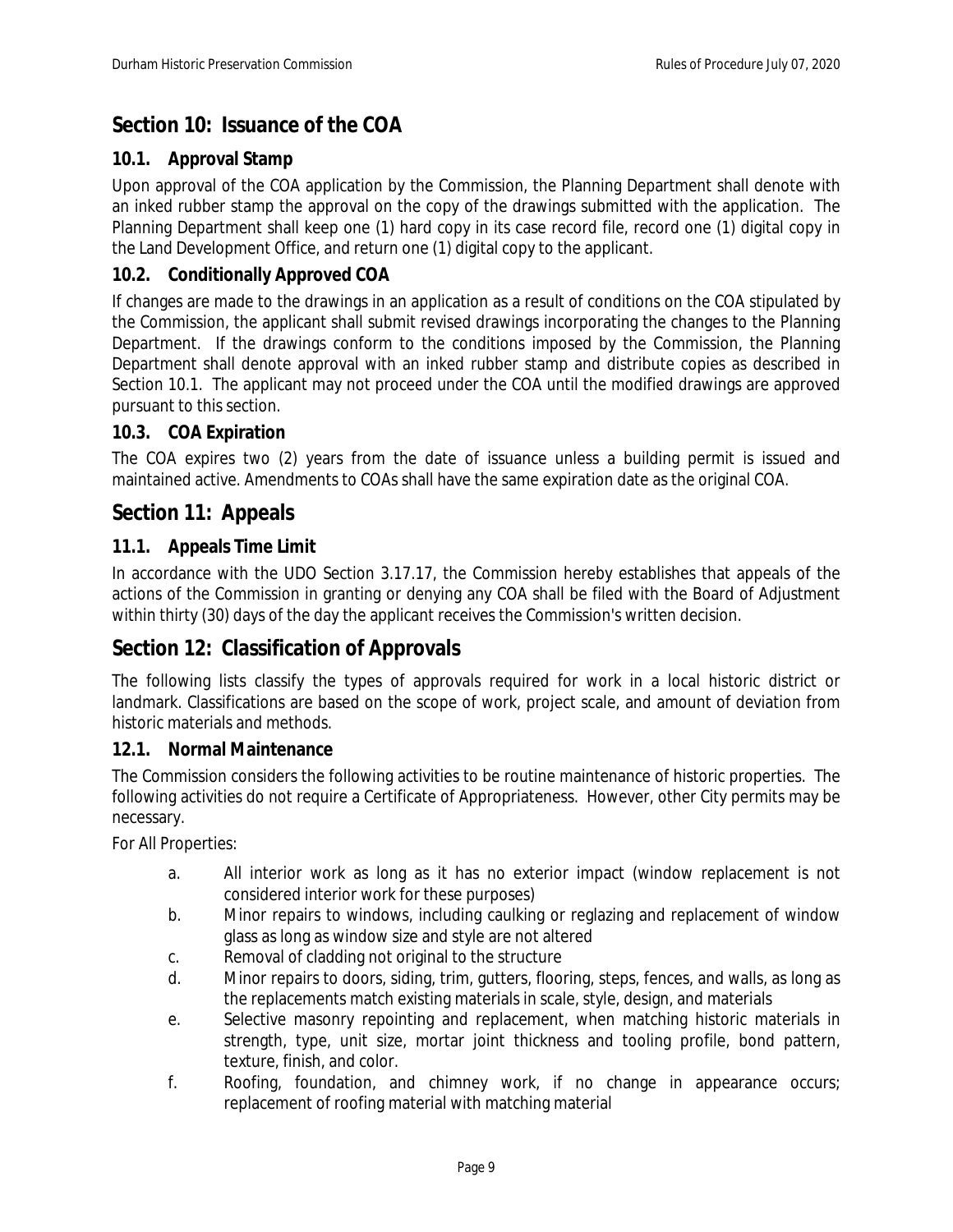- g. Removal of screen doors or storm doors
- h. Caulking and weatherstripping
- i. Exterior painting of an originally painted surface, including when a change of color is proposed, as long as no pattern is painted and the texture remains unchanged. This exception does not apply to painted signage.
- j. Replacement of existing mechanical equipment (including vents)
- k. Repairs to or repaving of flat, paved areas, such as driveways, walkways, and patios, if the material used is the same or similar in appearance
- l. Installation of landscaping, including vegetable, flower, and rain gardens, shrubs, and trees, as well as landscape maintenance, including pruning trees and shrubs (but not including removal of landscaping required to screen mechanical equipment or utilities)
- m. Curb, gutter, and pavement work that follows the Public Works Procedural Approach for Preserving Granite Curbs in Historic Districts
- n. Removal and/or replacement of street trees in the right-of-way, with review and approval by the Urban Forestry Manager
- o. Non-fixed elements (that can be moved without the use of heavy equipment) such as rain barrels, planters, dog houses, bird baths, and similar decorative or functional items
- p. Installation of solar panels not facing the street, so long as not attached to a characterdefining roofing material (e.g., slate, terra cotta, traditional standing seam metal) and so long as panels are matte black in color or otherwise match the roof color and project no more than four inches above the finished roof surface; all associated equipment must be attached to the rear or side of the structure

For Noncontributing Properties:

- a. Painting of nonhistoric material, whether previously painted or not
- b. Installation of prefabricated or site-built outbuildings of 80 square feet or less when located in the rear yard
- c. Modifications to or demolition of outbuildings
- d. Addition of new rear decks or porches
- e. Modification, installation, or replacement of windows and doors not facing the street
- f. Addition of screen doors or storm windows
- g. Alteration or replacement of roof materials
- h. Installation of skylights and solar panels; when visible from the street, select solar panels to be matte black in color or to otherwise match the roof color and to project no more than four inches above the finished roof surface, and locate all associated equipment at the rear of side of the structure
- i. Installation of gutters
- j. Alterations to ornamentation or to cladding material

#### <span id="page-10-0"></span>**12.2. Work Requiring a Certificate of Appropriateness**

#### a. **Minor Works.**

Certain activities are considered by the Commission to not have a significant impact on the exterior appearance of the historic structures, and are delegated to the appropriate staff person for administrative approval.

#### b. **Major Works.**

Major Works consist of modifications which significantly alter the appearance of the structure or site. These projects are required to be reviewed by the Commission. The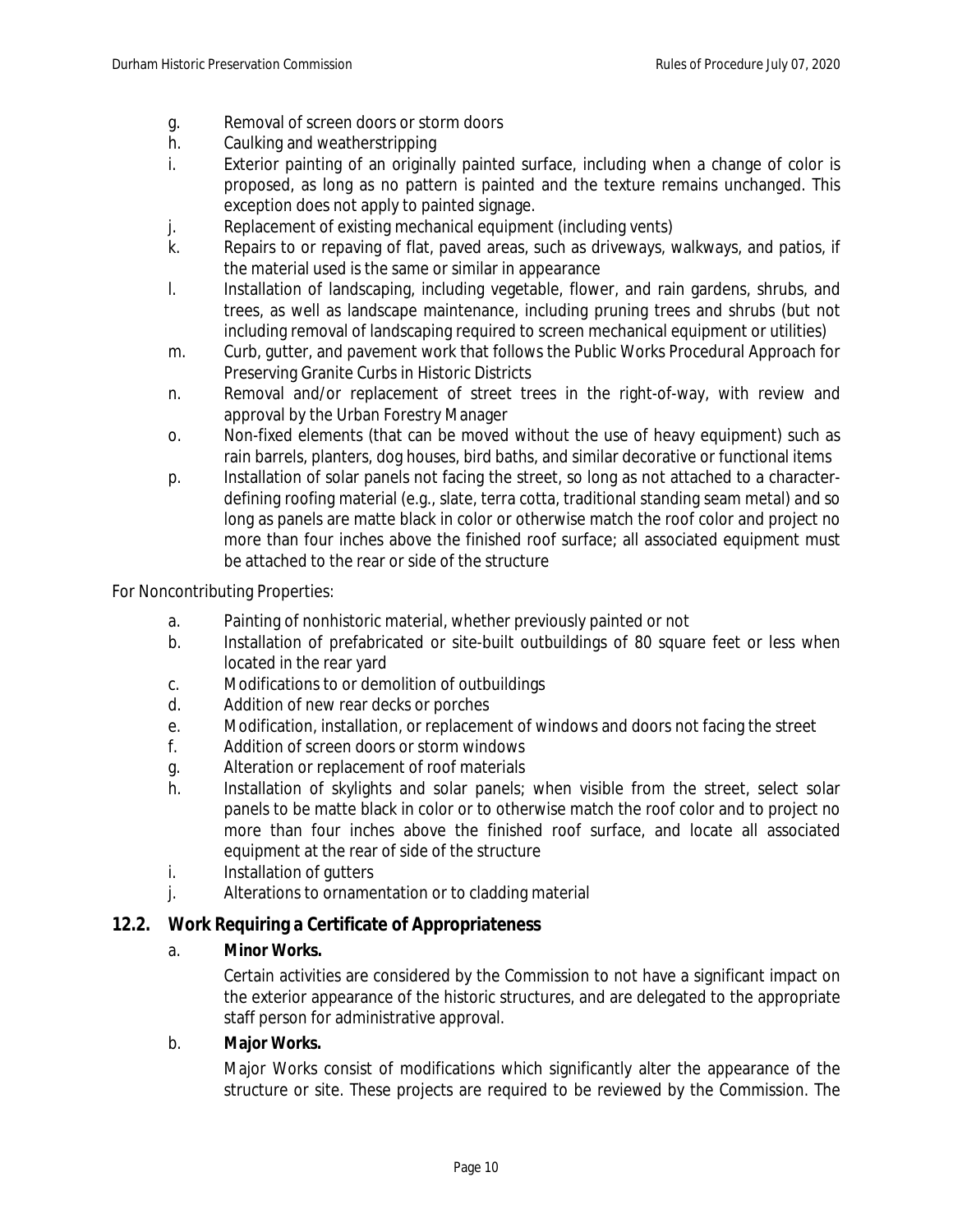Commission shall hold public hearings for these cases.

# c. **Classification of Approvals by Scope of Work**

The following chart indicates the level of approval required for various types of work.

|               |                                                                                                       | Staff<br>Approval | Commission<br>Approval |
|---------------|-------------------------------------------------------------------------------------------------------|-------------------|------------------------|
| Type of Work  |                                                                                                       | Minor<br>Work     | Major Work             |
|               | Architectural Work                                                                                    |                   |                        |
|               | a. New Construction                                                                                   |                   |                        |
| i.            | Installation of new pre-fabricated outbuilding or new structure<br>80 sq. ft. or less.                | ✓                 |                        |
| ii.           | New structure greater than 80 sq. ft. and less than 144 sq. ft.                                       |                   | ✓                      |
| iii.          | New structure greater than 144 sq. ft.                                                                |                   | ✓                      |
|               | b. Relocation of Structures                                                                           |                   |                        |
| İ.            | Outbuilding less than 144 sq. ft.                                                                     | $\checkmark$      |                        |
| ii.           | Outbuilding greater than 144 sq. ft.                                                                  |                   | ✓                      |
| iii.          | Primary structure                                                                                     |                   | ✓                      |
| c. Demolition |                                                                                                       |                   |                        |
| İ.            | Contributing primary structure                                                                        |                   | ✓                      |
| ii.           | Non-contributing primary structure                                                                    |                   | ✓                      |
| iii.          | Contributing outbuilding                                                                              |                   |                        |
| iv.           | Non-contributing outbuilding                                                                          | ✓                 |                        |
|               | d. Additions to Primary Structures                                                                    |                   |                        |
| i.            | Addition of substantial spaces such as rooms                                                          |                   |                        |
|               | ii. Addition of front or side decks or porches                                                        |                   |                        |
| iii.          | Addition of new rear decks or porches                                                                 | ✓                 |                        |
|               | e. Additions to Accessory Structures                                                                  |                   |                        |
| İ.            | Addition to contributing accessory structure                                                          |                   | ✓                      |
|               | ii. Addition to non-contributing accessory structure                                                  | $\checkmark$      |                        |
|               | f. Windows and Doors                                                                                  |                   |                        |
| İ.            | Replacement of original windows and original street-facing<br>doors on contributing structures        |                   | ✓                      |
| ii.           | Replacement of non-original and non-contributing windows and<br>doors, and non-street facing doors    | ✓                 |                        |
| iii.          | Modification or installation of window and door openings facing<br>the street                         |                   | $\checkmark$           |
| iv.           | Modification or installation of window and door openings not                                          | ✓                 |                        |
| V.            | facing the street<br>Modification, installation, or replacement of storm windows or<br>storm doors    | $\checkmark$      |                        |
| vi.           | Alteration or new construction of storefronts                                                         | $\checkmark$      |                        |
| vii.          | Restoration of original window or door openings where doors<br>and windows match original or existing | ✓                 |                        |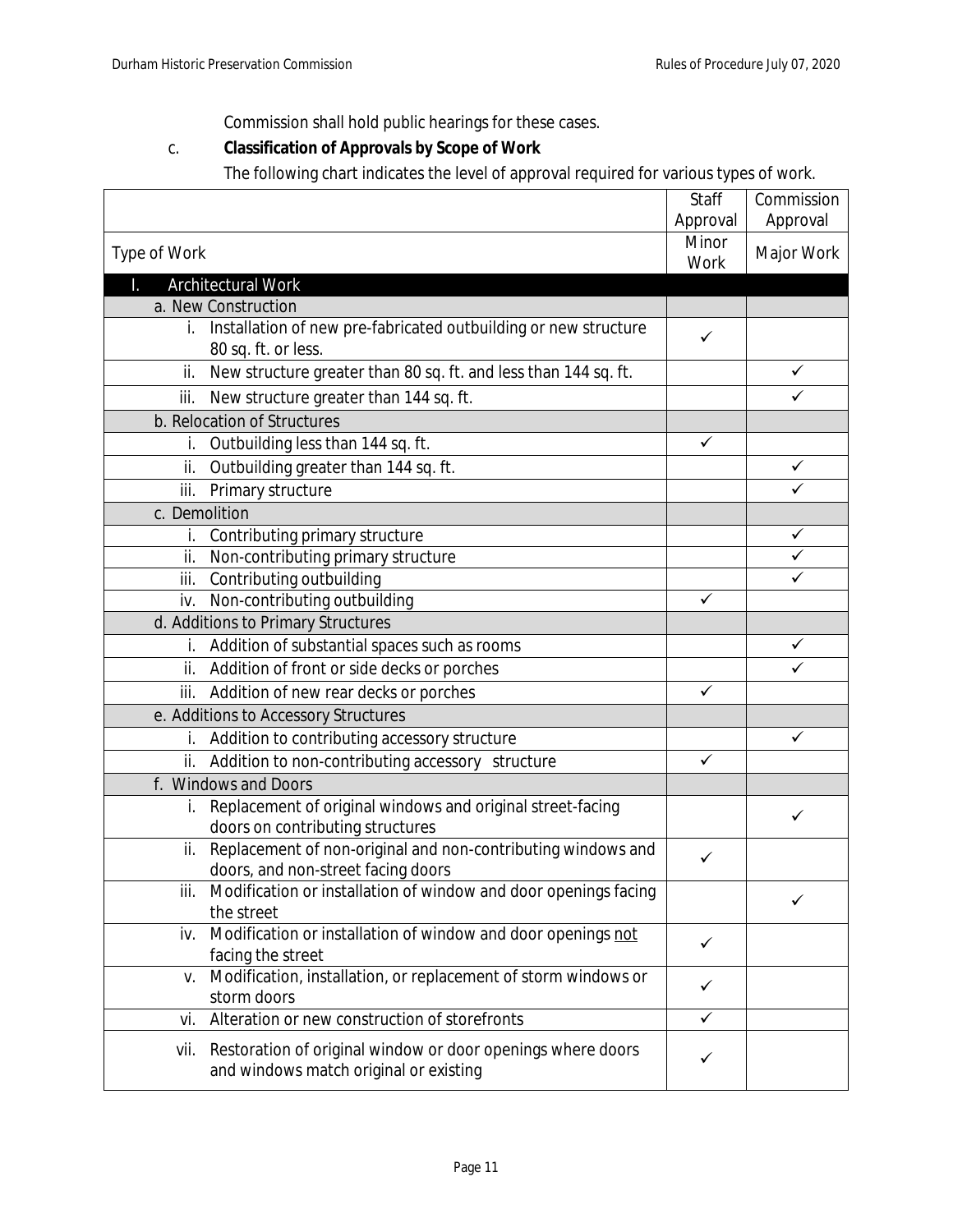| viii.                               | Installation of window air conditioning units not visible from the                                                         | ✓            |   |
|-------------------------------------|----------------------------------------------------------------------------------------------------------------------------|--------------|---|
|                                     | street                                                                                                                     |              |   |
| g. Roofs                            |                                                                                                                            |              |   |
| İ.                                  | Alteration of roof material                                                                                                | ✓            |   |
| ii.                                 | Alteration of roof form (including alteration, removal, or<br>construction of dormers)                                     |              | ✓ |
| iii.                                | Installation of skylights or solar panels visible on front facade of<br>contributing structures                            | ✓            |   |
| iv.                                 |                                                                                                                            |              |   |
| V.                                  | Construction of new or modification of character-defining<br>chimneys                                                      |              | ✓ |
| vi.                                 | Installation of gutters                                                                                                    | $\checkmark$ |   |
|                                     | h. Other Building Alterations                                                                                              |              |   |
|                                     | i. Alterations or construction of building elements (including<br>columns, railings, stairs, landings, ramps and flooring) | ✓            |   |
| ii.                                 | Alterations or construction of architectural details (including<br>molding, brackets, or decorative woodwork)              | $\checkmark$ |   |
| iii.                                | Change in original cladding material or style                                                                              |              | ✓ |
| iv.                                 | Change in non-original cladding material or style                                                                          | $\checkmark$ |   |
| V.                                  | Painting of previously unpainted surface on contributing<br>structure                                                      |              | ✓ |
| vi.                                 | Changes to any non-contributing outbuilding                                                                                | $\checkmark$ |   |
| vii.                                | Building additions, porches, or other extant features                                                                      |              | ✓ |
| viii.                               | Character defining building elements or details without<br>reconstruction                                                  |              | ✓ |
| ix.                                 | Non-character defining building elements or details without<br>reconstruction                                              | ✓            |   |
| Site Work<br>Ш.                     |                                                                                                                            |              |   |
|                                     | a. Parking areas                                                                                                           |              |   |
|                                     | New residential driveways or changes to existing residential<br>driveways                                                  | ✓            |   |
| ii.                                 | Changes to existing parking lots                                                                                           | ✓            |   |
| iii.                                | New surface parking lots                                                                                                   | $\checkmark$ |   |
| b. Fences or Walls                  |                                                                                                                            | $\checkmark$ |   |
|                                     | c. Planting or removal of trees and planting of shrubs in the street yard                                                  | $\checkmark$ |   |
|                                     | d. Removal of canopy trees (greater than 12 inches DBH)                                                                    | $\checkmark$ |   |
|                                     | e. Light fixtures and poles (new or replacement)                                                                           | $\checkmark$ |   |
| f. Walkways, patios or other paving |                                                                                                                            | $\checkmark$ |   |
|                                     | g. ADA Compliance                                                                                                          |              |   |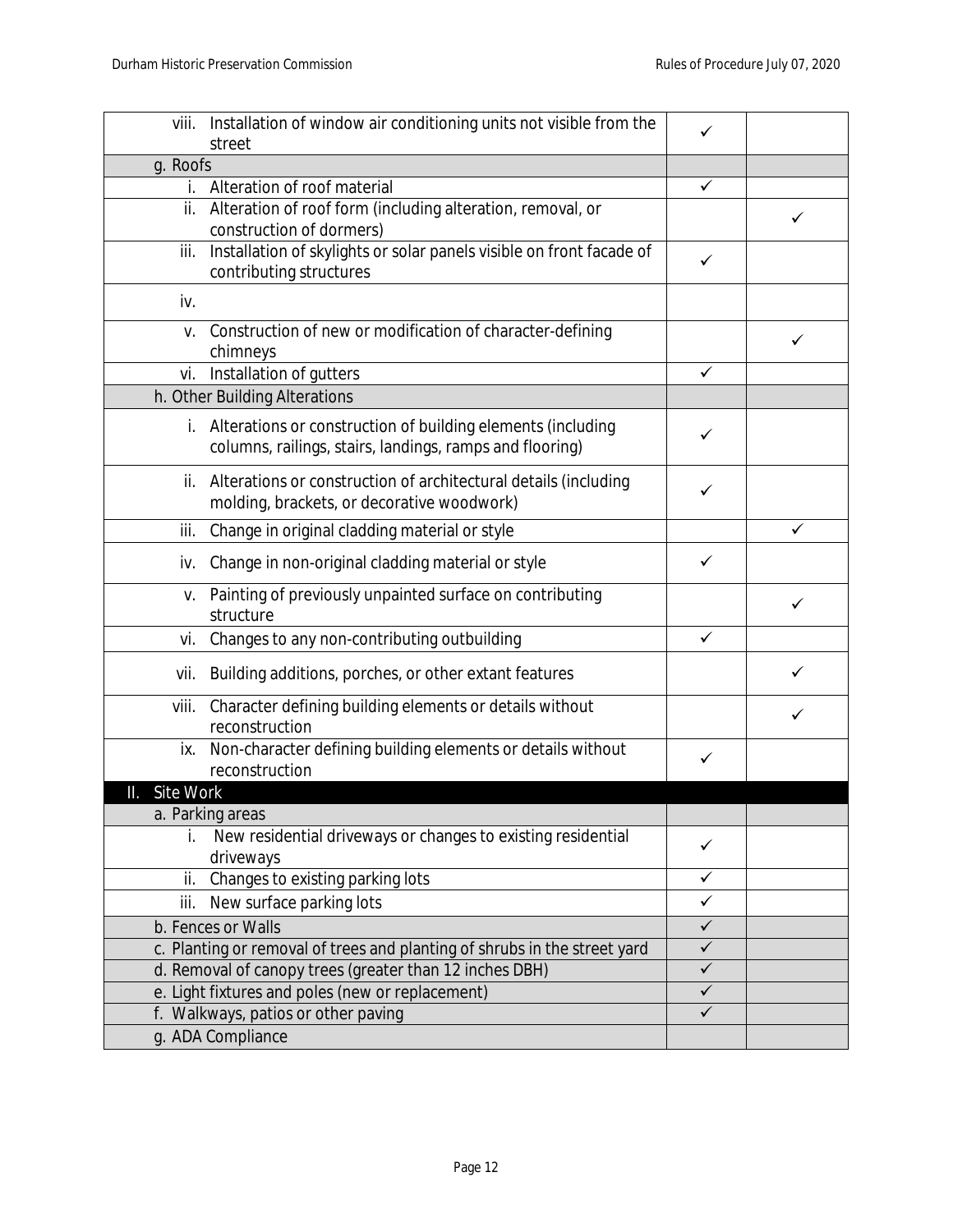| Installation of ADA compliance updates (including ramps, etc.)<br>i.<br>where staff determines that the proposal will have a significant<br>impact on the character of the structure      |              |   |
|-------------------------------------------------------------------------------------------------------------------------------------------------------------------------------------------|--------------|---|
| Installation of ADA compliance updates (including ramps, etc.)<br>ii.<br>where staff determines that the proposal will not have a<br>significant impact on the character of the structure | ✓            |   |
| h. Installation, relocation, or removal of mechanical equipment                                                                                                                           | ✓            |   |
| i. Additional site work or structure not described above                                                                                                                                  |              |   |
| III.<br>Signs                                                                                                                                                                             |              |   |
| a. Freestanding Signs                                                                                                                                                                     |              |   |
| New freestanding signs requiring a sign permit<br>i.                                                                                                                                      |              | ✓ |
| New freestanding signs allowed without a sign permit<br>ii.                                                                                                                               | ✓            |   |
| b. Building Mounted Signs                                                                                                                                                                 |              |   |
| New building-mounted signs greater than 24 sq. ft. in area<br>i.                                                                                                                          |              |   |
| New building-mounted signs up to 24 sq. ft. in area<br>ii.                                                                                                                                | ✓            |   |
| New building mounted signs allowed without a sign permit<br>iii.                                                                                                                          | ✓            |   |
| c. Replacement of signs with new ones to match the old in size and<br>location                                                                                                            | ✓            |   |
| <b>Public Art Murals</b><br>IV.                                                                                                                                                           |              |   |
|                                                                                                                                                                                           |              |   |
| a. On a non-contributing structure                                                                                                                                                        | ✓            |   |
| b. On a contributing structure                                                                                                                                                            |              |   |
| Painting on a historically painted surface<br>İ.                                                                                                                                          | ✓            |   |
| Painting on a previously unpainted non-historic material<br>ii.                                                                                                                           | ✓            |   |
| Painting on previously unpainted historic material<br>iii.                                                                                                                                |              |   |
| c. On a landmark structure                                                                                                                                                                |              |   |
|                                                                                                                                                                                           |              |   |
| Streetscapes<br>a. Modifications within the right-of-way deemed significant by staff                                                                                                      |              | ✓ |
| b. Minor modifications within the right-of-way                                                                                                                                            | ✓            |   |
| c. Small-cell wireless installations (with or without new pole)                                                                                                                           | $\checkmark$ |   |
| Previously Approved COAs<br>VI.                                                                                                                                                           |              |   |
| a. Renewal of Expired COA                                                                                                                                                                 | ✓            |   |
| b. Minor Amendments                                                                                                                                                                       | ✓            |   |
| c. Substantial amendments                                                                                                                                                                 |              | ✓ |
| VII.<br>Other                                                                                                                                                                             |              |   |
| a. Any project for which the State Historic Preservation Office and/or<br>National Park Service have approved the scope of work through the<br>historic rehabilitation tax credit program | ✓            |   |